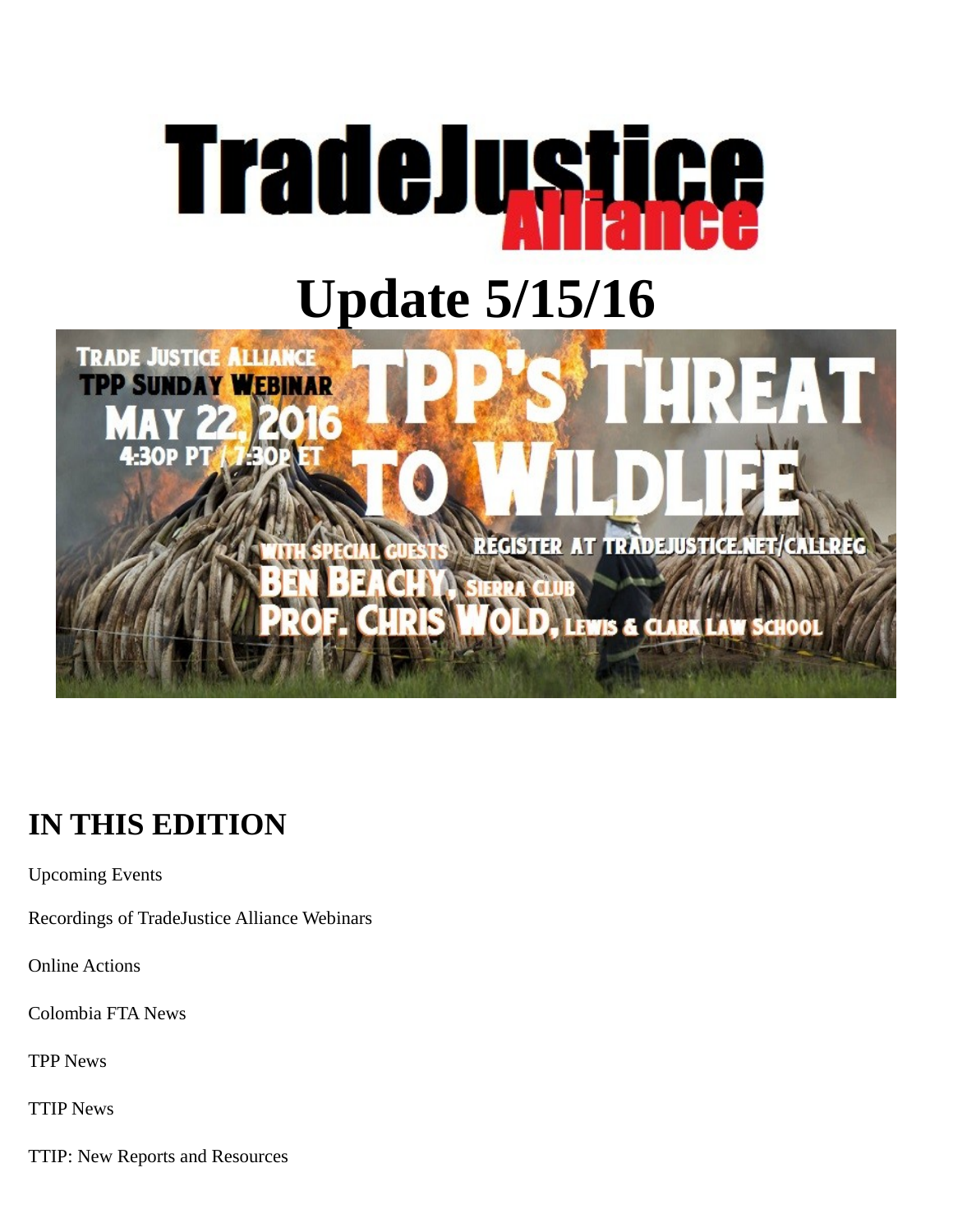#### **UPCOMING EVENTS**

[Sunday, May 15, 7:30-9 PM: Webinar: New Confessions of an Economic Hit Man w/ John Perkins](https://www.facebook.com/events/100714303673346/)

[Wednesday, May 18, 12PM: No Jobs on a Dead Planet Rally and March against the TPP in Washington, DC](https://www.facebook.com/events/1165707363460158/#)

[Friday, May 20, 3PM -Sunday, May 22, 9PM: Trade Workshops and TPP Outreach at Left Forum](https://www.facebook.com/events/1745775945701926/)

[Saturday, May 21: TPP/TTIP Outreach at March Against Monsanto](https://www.facebook.com/events/1065156520212341/)

 [Sunday, May 22, 7:30-9 PM: Webinar: TPP vs. Wildlife w/ Ben Beachy, Sierra Club \(Responsible Trade Program\) &](https://www.facebook.com/events/433964940107248/) [Chris Wold \(Lewis & Clark Int'l Environmental Law Project\)](https://www.facebook.com/events/433964940107248/)

[Sunday, June 5, 7:30-9 PM: Webinar: Blood of Bagua: Free Trade's Disastrous Consequences for Peru w/ Wendy](https://www.facebook.com/events/282596018750686/)  [Stephany \(Peruvian Anti-TPP Activist\)](https://www.facebook.com/events/282596018750686/)

[Sunday, June 19, 7:30-9PM: Trading Down: TPP's Risk to Your Wallet w/ Jeronim Calpaldo \(Global Development and](http://tradejustice.net/?page=Jeronim)  [Environment Institute\)](http://tradejustice.net/?page=Jeronim)

[Wednesday June 25, 9-10 PM: Flush the TPP's National TPP Resistance Call](https://www.facebook.com/events/959609667493050/)

#### **RECORDED WEBINARS**

[#MayDay! TPP: GOLD STANDARD FOR GLOBAL LABOR RIGHTS? \(5/1/16\)](https://youtu.be/P8nj__FFOEk?list=PL8jwwEJ9-tO_RAMNzWQY-IekxgT_wz5LX)

#### **ONLINE ACTIONS**

[Congress: Don't believe USITC hype, Oppose TPP \(Public Citizen's Global Trade Watch\)](http://action.citizen.org/p/dia/action3/common/public/?action_KEY=13180)

#### **COLOMBIA FTA NEWS**

[Colombia Fears U.S. May Reject Peace Plan To Protect Pharma Profits \(Huffington Post, 5/11/16\)](http://www.huffingtonpost.com/entry/colombia-gleevec_us_5733d4ece4b077d4d6f224ee?utm_hp_ref=worldir%3DWorldPost)

#### **TPP NEWS**

[President Obama: The TPP would let America, not China, lead the way on global trade \(Washington Post,](https://www.washingtonpost.com/opinions/president-obama-the-tpp-would-let-america-not-china-lead-the-way-on-global-trade/2016/05/02/680540e4-0fd0-11e6-93ae-50921721165d_story.html)  [5/2/16\)](https://www.washingtonpost.com/opinions/president-obama-the-tpp-would-let-america-not-china-lead-the-way-on-global-trade/2016/05/02/680540e4-0fd0-11e6-93ae-50921721165d_story.html)

[There's Only a Slim Chance TPP Will Be Ratified This Year \(Fortune, 5/5/16\)](http://fortune.com/2016/05/05/trans-pacific-partnership-ratification/)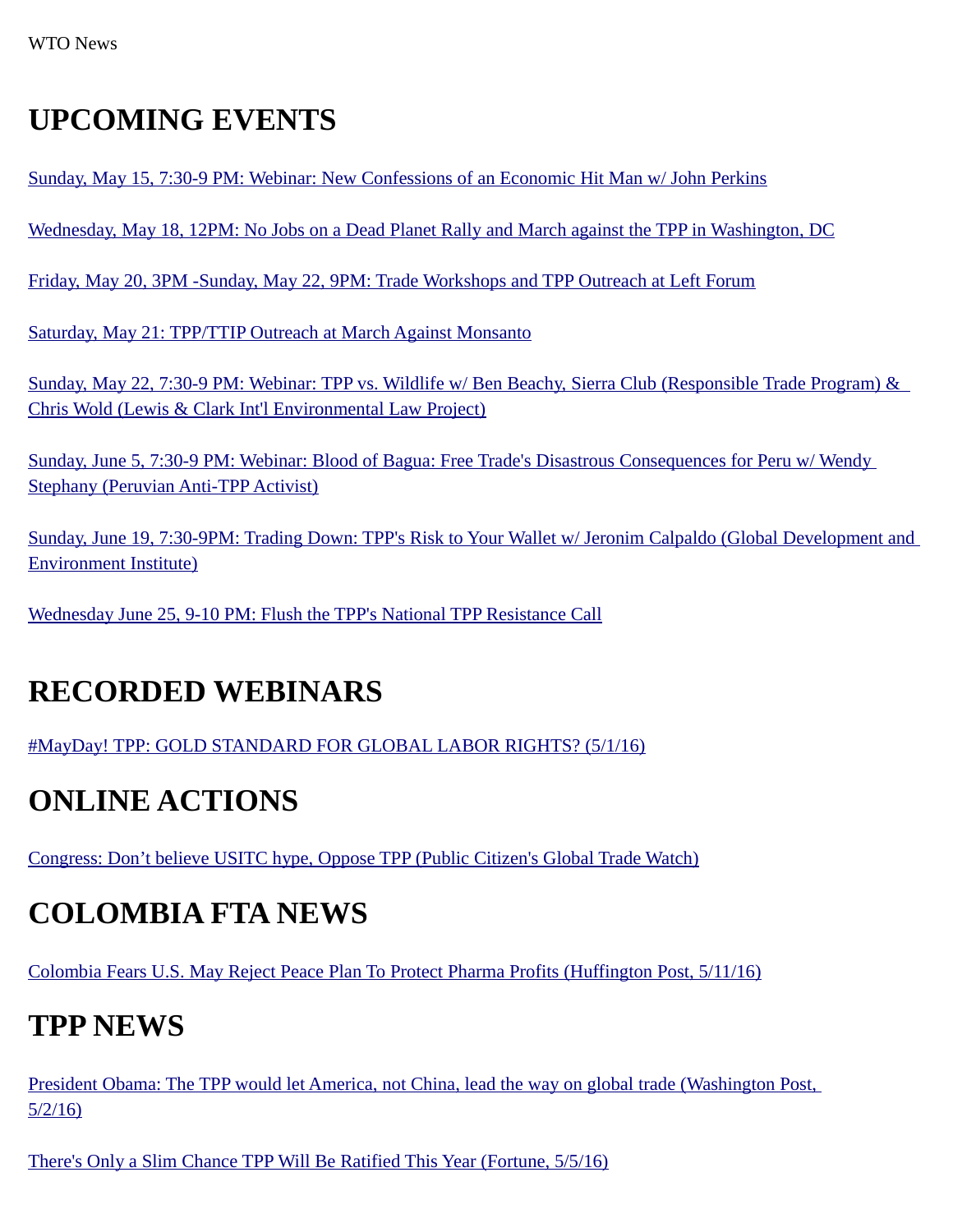[Free Trader: Obama's Bad Arguments In Favor Of The TPP \(Forbes, 5/6/16\)](http://www.forbes.com/sites/timworstall/2016/05/06/obamas-bad-arguments-in-favour-of-the-tpp/#ece9ab950d0b)

[Clinton opposes TPP vote in the lame-duck session \(The Hill, 5/6/16\)](http://thehill.com/policy/finance/trade/279076-clinton-opposes-tpp-vote-in-the-lame-duck-session)

[Hillary Clinton Calls For New "Trade Prosecutor" Position, Opposes TPP "In Its Current Form"](http://www.realclearpolitics.com/video/2016/05/09/hillary_clinton_calls_for_trade_prosecutor_to_investigate_problems_opposes_tpp_in_its_current_form.html) [\(Real Clear Politics, 5/9/16\)](http://www.realclearpolitics.com/video/2016/05/09/hillary_clinton_calls_for_trade_prosecutor_to_investigate_problems_opposes_tpp_in_its_current_form.html)

[TPP not dead yet \(Politico, 5/10/16\)](http://www.politico.com/tipsheets/morning-trade/2016/05/tpp-not-dead-yet-nz-minister-embarrassing-and-troubling-wto-subsidy-fail-tuna-wars-continue-214208#ixzz48eK4AFym)

[TPP death watch \(Politico, 05/12/16\)](http://www.politico.com/tipsheets/morning-trade/2016/05/tpp-death-watch-wto-appellate-body-soon-to-have-another-vacancy-kerlikowske-time-for-cbp-to-get-tough-214258#ixzz48eiNzvGj)

[Opposition to Trade by Presidential Candidates Concerns Pork Industry \(Hoosier Ag Today, 5/13/16\)](http://www.hoosieragtoday.com/opposition-to-trade-by-presidential-candidates-concerns-pork-industry/) 

## **TTIP NEWS**

[Greenpeace Netherlands releases TTIP documents \(Greenpeace, 5/2/16\)](http://www.greenpeace.org/international/en/press/releases/2016/Greenpeace-Netherlands-releases-TTIP-documents/)

[TTIP Leak Puts Obama's Economic Legacy at Risk \(Foreign Policy, 5/2/16\)](http://foreignpolicy.com/2016/05/02/ttip-leak-puts-obamas-economic-legacy-at-risk/)

[TTIP trade talks 'likely to stop', warns French minister \(BBC, 5/3/16\)](http://www.bbc.com/news/world-europe-36191577)

[Doubts rise over TTIP as France threatens to block EU-US deal \(The Guardian, 5/3/15\)](https://www.theguardian.com/business/2016/may/03/doubts-rise-over-ttip-as-france-threatens-to-block-eu-us-deal)

[Does the Greenpeace document leak spell the end for TT](http://www.independent.co.uk/news/business/news/ttip-leak-trade-deal-greenpeace-eu-us-tpp-is-this-the-end-a7012976.html) [IP? \(The Independent, 5/4/15\)](http://www.independent.co.uk/news/business/news/ttip-leak-trade-deal-greenpeace-eu-us-tpp-is-this-the-end-a7012976.html)

[TTIP leaks: telecoms proposals threaten net neutrality & citizens' rights \(IPTegrity, 5/6/16\)](http://www.iptegrity.com/index.php/telecoms-package/net-neutrality/1040-ttip-leaks-telecoms-proposals-threaten-net-neutrality-a-citizens-rights)

[TTIP trade deal under threat after Germany claims US not making 'any serious concessions' \(The Independent, 5/8/16\)](http://www.independent.co.uk/news/world/europe/ttip-trade-deal-under-threat-due-after-germany-claims-us-not-making-any-serious-concessions-a7019291.html)

[TPP Bill introduced to Parliament \(Scoop.nz, 5/9/16\)](http://www.scoop.co.nz/stories/PA1605/S00150/tpp-bill-introduced-to-parliament.htm)

[Malmström concerned about public perception of TTIP \(Euractive, 5/10/16\)](http://www.euractiv.com/section/trade-society/news/almstrom-concerned-about-public-perception-of-ttip/)

[Leaked docs reveal TTIP unfriendly to environment, consumers, democracy \(Mongabay, 5/11/16\)](https://news.mongabay.com/2016/05/leaked-docs-reveal-ttip-unfriendly-environment-consumers-democracy/)

[The Dangers of Free Trade Agreements: TTIP's Threat to Europe's Elderly \(Counterpunch, 5/11/16\)](http://www.counterpunch.org/2016/05/11/the-dangers-of-free-trade-agreements-ttips-threat-to-europes-elderly/)

[Trade Deals and the Environmental Crisis \(Counterpunch, 5/13/16\)](http://www.counterpunch.org/2016/05/13/trade-deals-and-the-environmental-crisis/)

[French Official Unhappy with U.S. TTIP Positions \(Bloomberg BNA, 5/12/16\)](http://www.bna.com/french-official-unhappy-n57982072278/)

[TTIP WILL DAMAGE PUBLIC HEALTH AND CLIMATE, SAYS OFFICIAL REPORT \(War on Want, 5/13/16\)](http://www.waronwant.org/media/ttip-will-damage-public-health-and-climate-says-official-report)

[Roundup: TTIP to spell disaster for European farming: report \(New China/Xinhua, 5/13/16\)](http://news.xinhuanet.com/english/2016-05/13/c_135355163.htm)